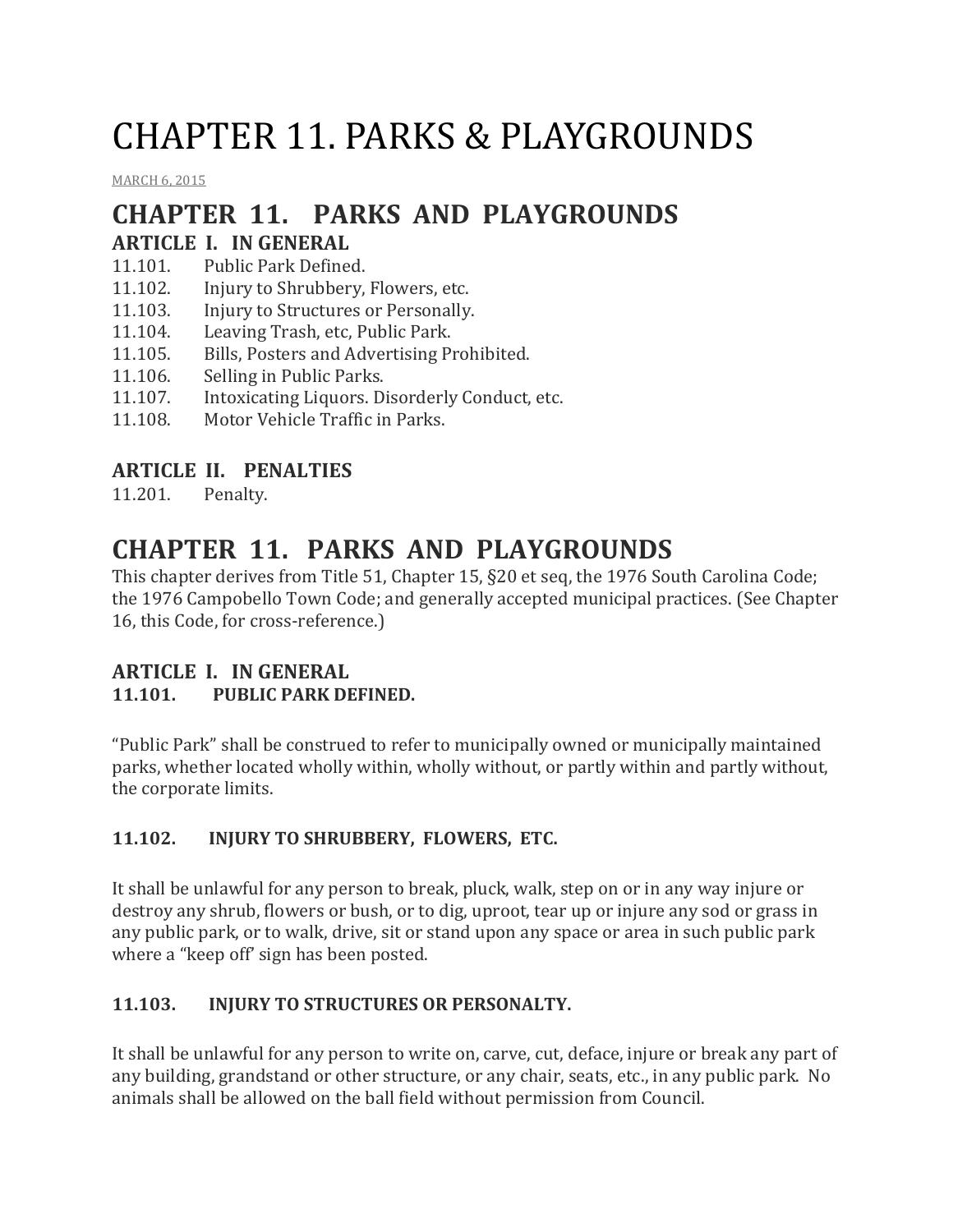#### **11.104. LEAVING TRASH, ETC. IN PUBLIC PARK.**

It shall be unlawful for any person to deposit, leave or permit to be deposited or left in any public park any trash, paper, box, can, bottle, food fragments or other unsightly substance, except in receptacles provided especially for that purpose, or to dump or throw any trash, stones, bottles, food fragments or refuse of any kind in any lake, stream, swimming pools or fountains in any such park.

#### **11.105. BILLS, POSTERS AND ADVERTISING PROHIBITED.**

It shall be unlawful for any person to erect any bill posters or to post, tack up or otherwise display any bills or advertising signs, or to distribute handbills in any public park.

#### **11.106 SELLING IN PUBLIC PARKS.**

It shall be unlawful for any person, except such as may have a permit or concession from the Council, to sell or offer for sale within any public park any cold drinks, fruits, eatables, cigars, tobacco or other merchandise.

#### **11.107. INTOXICATING LIQUORS. DISORDERLY CONDUCT, ETC.**

It shall be unlawful for any person to carry into any public park any intoxicating liquors, to drink the same therein, or to be therein under the influence of intoxicants, or to use any profane, vulgar or indecent language, or to commit any nuisance, or to engage in any unseemly, obnoxious or disorderly conduct, or to engage in any game of chance, or in betting or wagering in any such park.

#### **11.108. MOTOR VEHICLE TRAFFIC IN PARKS.**

It shall be unlawful for any motor vehicle to be driven in any public park at a greater rate of speed than fixed by traffic signs erected therein, nor shall any such vehicle be parked in any of the driveways without being drawn well to the right, so as not to impede, obstruct or interfere with the free passage on such driveway of other vehicles and traffic. At night, both moving and parked motor vehicles shall be provided with adequate lights, front and rear. No motorized vehicles shall be allowed at any time in the park or ball field areas without prior council approval.